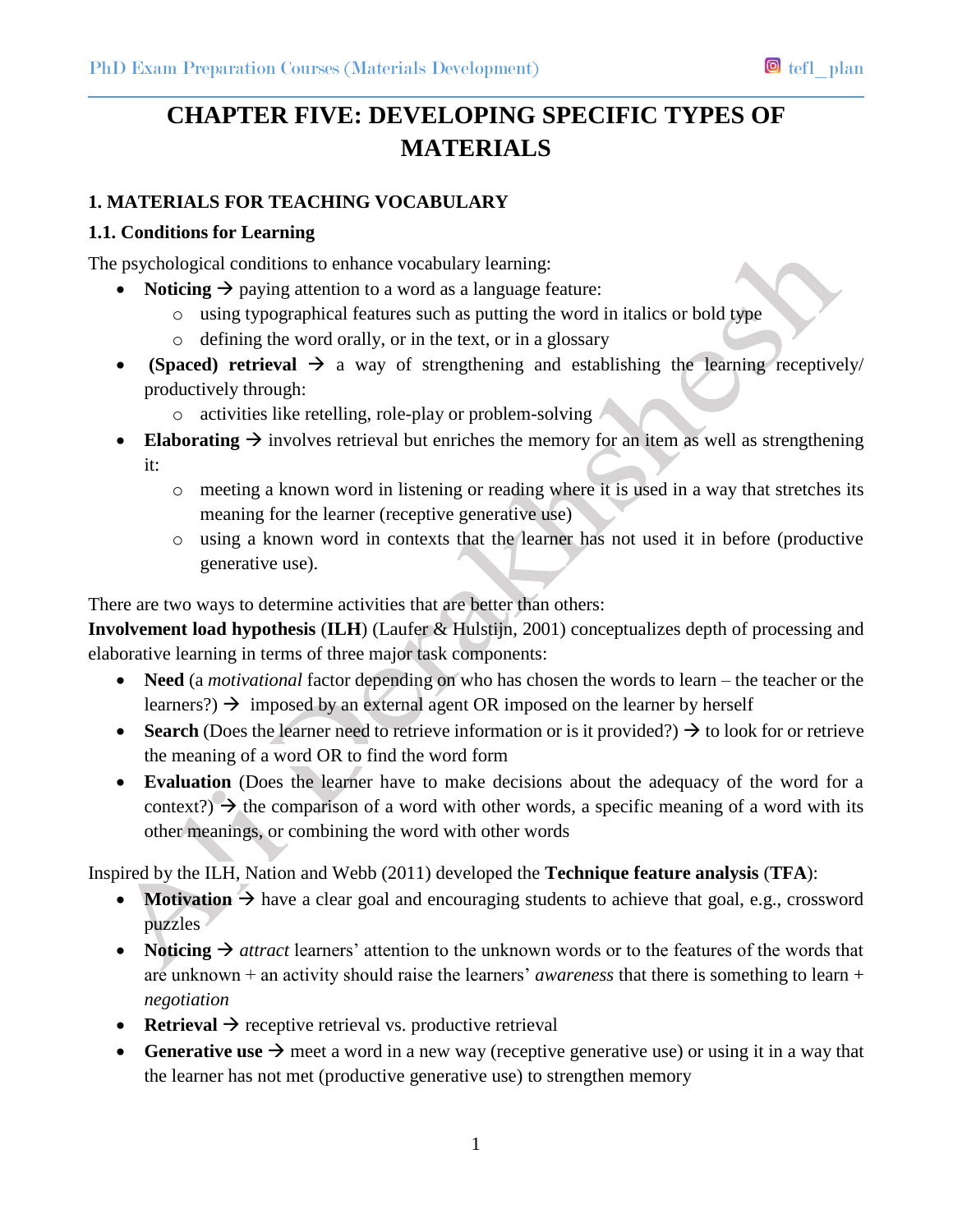• **Retention**  $\rightarrow$  ensure the learner successfully links form and meaning  $\rightarrow$  seeing a word as it is used in a meaningful situation, avoiding interference, etc.

#### **1.2. Designing Activities**

#### **1.2.1. Deliberate language focused learning**

Table below lists aspects of what is involved in knowing a word along with some of the vocabulary exercises that focus on them.

| i iyyus yii ulyin. |                |                                        |  |
|--------------------|----------------|----------------------------------------|--|
| Form               | Spoken form    | Pronounce the words                    |  |
|                    |                | Read aloud                             |  |
|                    | Form-meaning   | Matching words and definitions         |  |
|                    | connection     | Discussing the meanings of phrases     |  |
| Meaning            | Concept and    | Finding common meanings                |  |
|                    | reference      | Choosing the right meaning             |  |
|                    | Associations   | Finding substitutes                    |  |
|                    |                | Classifying words                      |  |
| Use                | Collocates     | Classifying items in a concordance     |  |
|                    |                | Finding collocates                     |  |
|                    | Constraints on | Identifying constraints                |  |
|                    | use            | Classifying words under style headings |  |

The design features of these activities will directly affect the conditions for learning that occur:

- *Focus on language items*
- *Focus on the language system*
- *Group work*
- *Data gathering or gap filling*

#### **1.2.2. Fluency development**

Fluency is likely to develop if the following conditions are met:

- *All the language items are within their previous experience*
- Activity is meaning focused  $\rightarrow$  real time
- Learner should perform at a higher than normal level  $\rightarrow$  faster, less hesitation, larger planned chunks

Three approaches to developing fluency:

- Well-beaten path approach  $\rightarrow$  gaining repeated practice on the same material so that it can be performed fluently
- **Richness approach**  $\rightarrow$  using the known word in a wide variety of contexts and situations (making many connections and associations with a known word)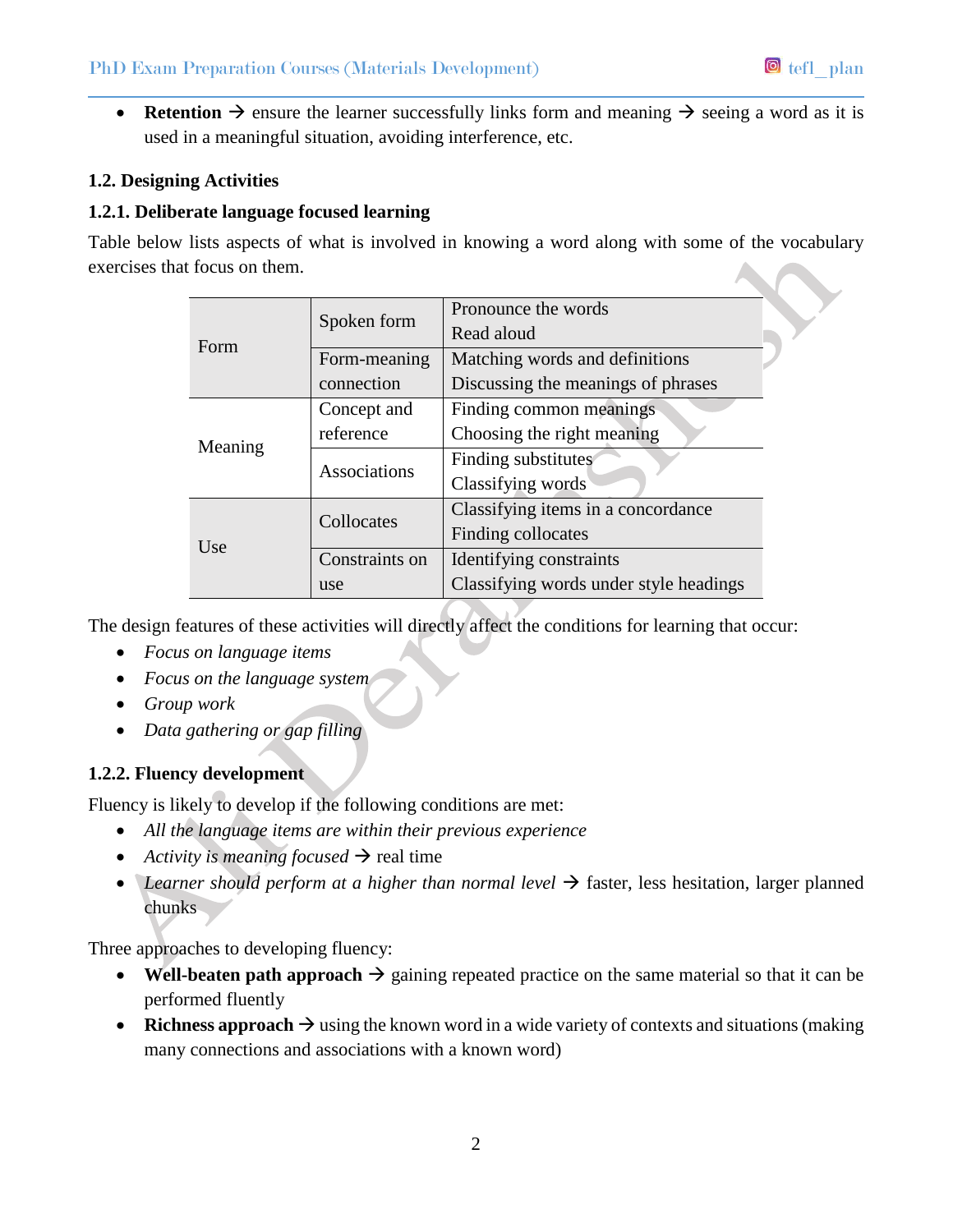• Well-ordered system approach  $\rightarrow$  fluency occurs because the learner is in control of the system of the language and can use a variety of efficient, well-connected, and well-practiced paths to the wanted word

### **2. MATERIALS FOR DEVELOPING READING SKILLS**

#### **2.1. Introduction**

Studies have named different criteria/dimensions for fluency: Pang, 2008:

- (a) *language knowledge and processing ability*  $\rightarrow$  the abilities for automatic and rapid word recognition, automatic syntactic parsing and semantic proposition formation
- (b) *cognitive ability*  $\rightarrow$  make use of prior knowledge and strategies to construct meaning
- (c) *metacognitive strategic competence*  $\rightarrow$  monitor and control of reading strategies

#### Grabe, 2009:

(a) *automaticity*  $\rightarrow$  processing operations that are rapid, relatively resource-free, e.g., word recognition

(b) *accuracy*  $\rightarrow$  e.g., word recognition

(c) *reading rate*  $\rightarrow$  a large recognition vocabulary, automaticity with basic syntactic processing, and plenty of practice ;; reading efficiency at the level of extended text

(d) *prosodic structuring*  $\rightarrow$  pausing at appropriate junctures or processing text chunks in ways that match structural units in the continuous prose

# **2.2. An Overview of the Major Approaches to Teaching L2 Reading Materials**

# **2.2.1. The reading comprehension-based approaches**

comprehension in the form of the presentation of text followed by post-reading questions on the text. Techniques:

Q and A ; True or False ; gap-filling ; matching activities

How do these testing techniques nurture learners' reading abilities?

- to check comprehension
- to facilitate comprehension  $\rightarrow$  higher levels of understanding
- to ensure that the learner reads the text

The underlying assumption of the approach seems to be that a text has only one meaning – one that is intended by the writer  $\neq$ 

Widdowson (1979): texts have potential for meaning, which will vary from reader to reader, depending upon a multitudes of factors

Urquhart (1987): it is impossible even for L1 proficient readers to agree completely on the meaning of a text due to each individual's experiences  $\rightarrow$  readers can achieve 'interpretation' rather than 'comprehension'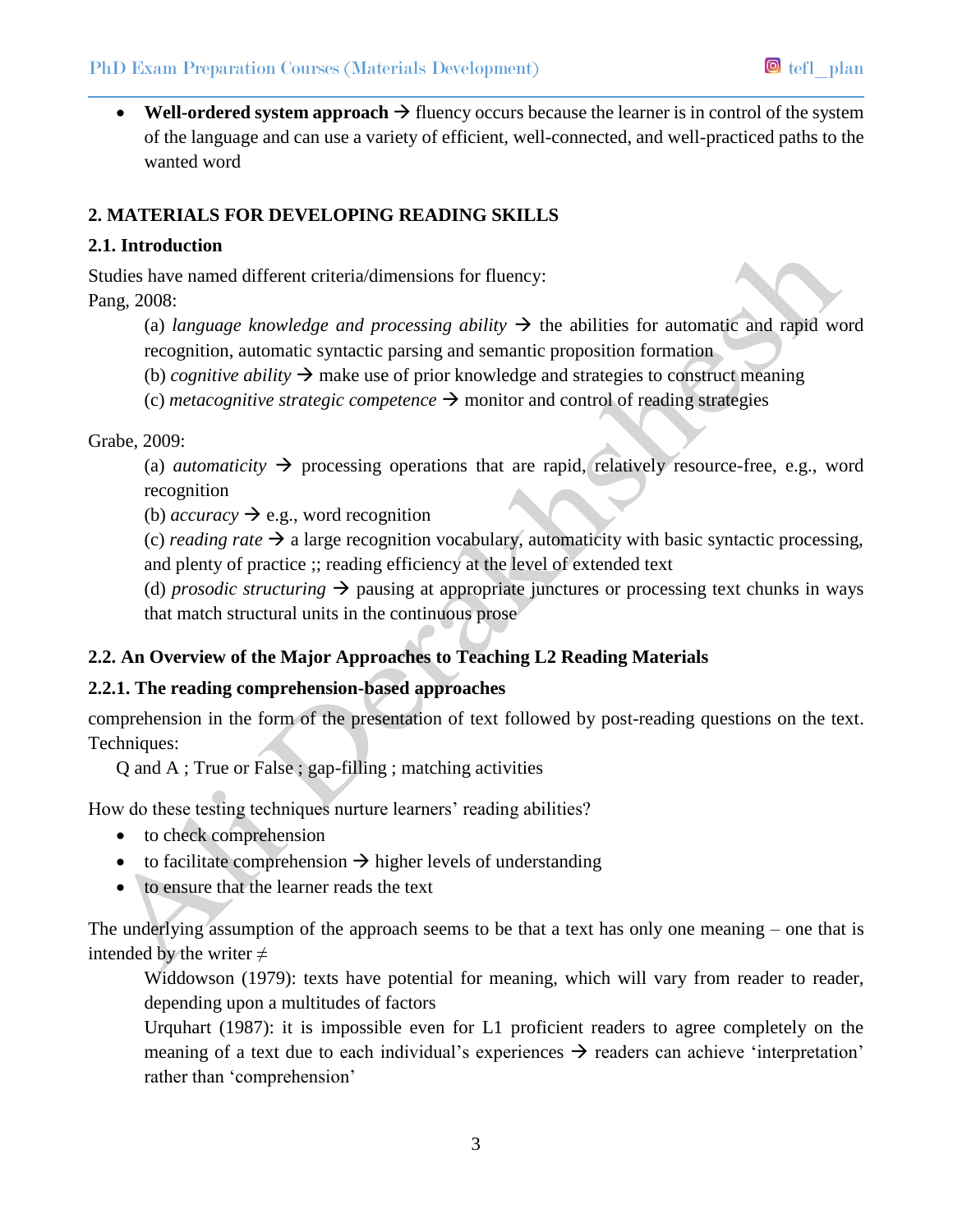mental representation = meaning of the text in the mind  $\rightarrow$  mental representation depends on connecting the information gained through decoded linguistic data with the knowledge that already exists in the reader's mind

#### **2.2.2. The language-based approaches**

Vital importance of nurturing learners' automatic language processing ability in order to facilitate successful reading  $\rightarrow$  vocabulary and grammar exercises have a strong presence in reading sections

The language-based approaches to reading became popular through behaviorism (1950s-1960s): reading being treated as a means of language practice through the use of simplified texts and graded readers

Later on, strong support came from eye movement studies (1980s-1990s):

process each letter of every word  $\rightarrow$  translate print to speech as they go

The description of the reading process hypothesizes parallel occurrence of both bottom-up and top-down operations

Language-based approach  $\rightarrow$  to read fluently the learners need general language ability, especially automatic word recognition

Vocabulary studies also seem to indicate that fluent reading requires:

- fast and automatic word identification;
- extensive knowledge of the lexicon;
- the ability to attribute the most appropriate meanings to lexical items.

In L1, we read to obtain nonlinguistic outcomes  $\neq$  in L2 reading is often taught as a means of learning language

Delaying reading at the initial stage of language learning because the learners do not yet have enough language to read experientially  $\leftarrow$  in L1, there is a fairly clear divide between aural-oral language acquisition and reading acquisition

# **2.2.3. The skill/strategy-based approaches**

A **skill** is an acquired ability, which has been automatized and operates largely subconsciously A **strategy** is a conscious procedure carried out in order to solve a problem

Skills might be grouped into

language-related skills, e.g. guessing the meaning of unknown words reason-related skills, e.g. inferencing the main idea

The notion of 'strategy' emerged in the mid-1980s:

readers are considered to be active agents who direct their own cognitive resources (e.g., use of a variety of reading strategies) in reading

What the skill/strategy-based reading approaches seem to share in common are:

• a view that in order to read effectively, readers need a range of skills and strategies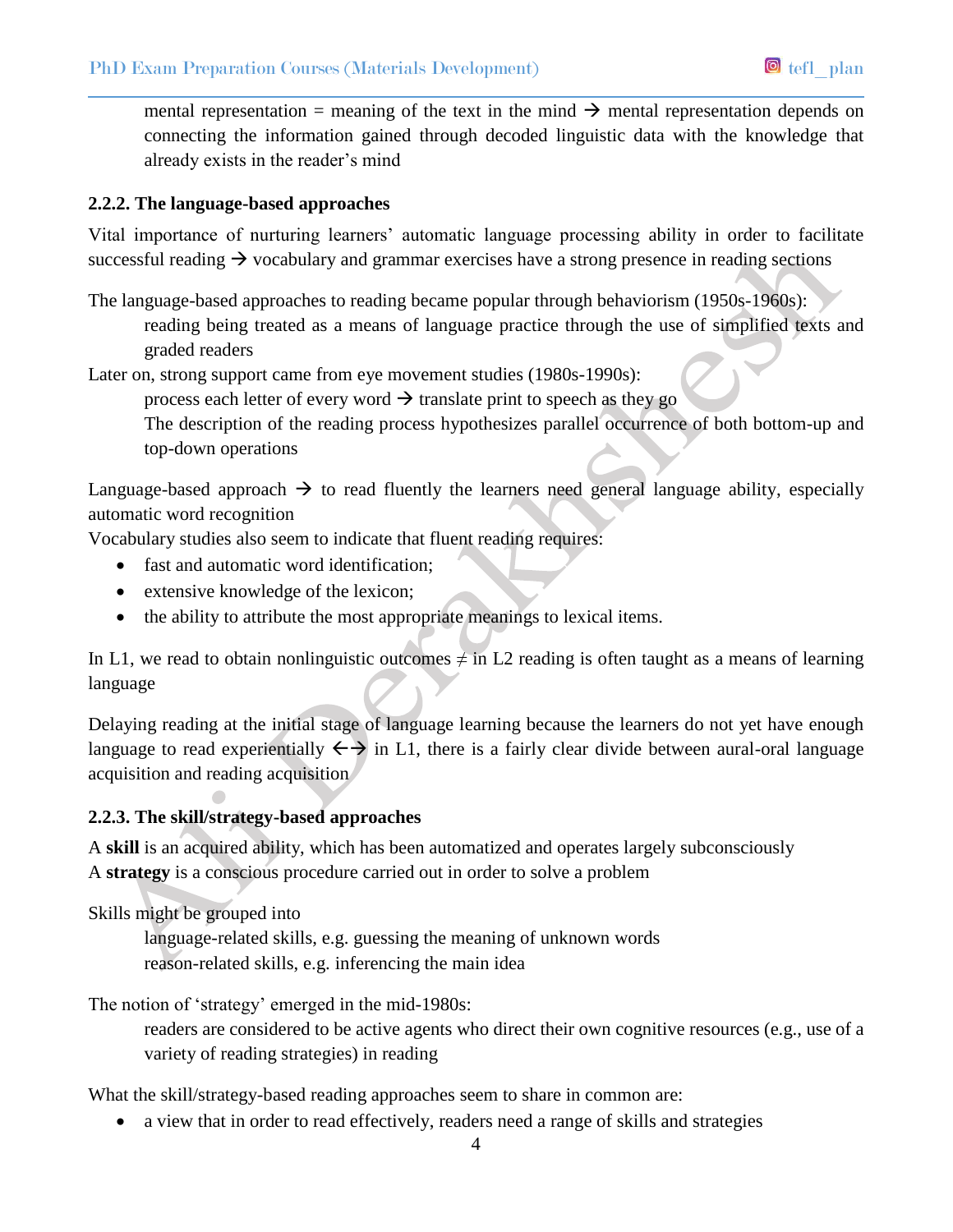- an awareness that different readers may have different reading problems
- a view that guided practice will help learners learn necessary skills and strategies

#### **2.2.4. The schema-based approaches**

Schema is knowledge in the mind  $\rightarrow$  it hypothesizes how knowledge is organized in the mind and how it is used in processing new information

Comprehension: when a new experience is understood in comparison with a stereotypical version of a similar experience held in memory, e.g. a schema of a French restaurant  $\rightarrow$  use pre-reading activities to create schema (Williams & Moran, 1989), e.g.,

asking learners to consider statements, text titles, illustrations, etc.

asking learners to discuss their personal experience related to the theme or the topic

**Note:** Schema theories do not explain well how the mind creates, destroys and reorganizes schemata

#### **2.2.5. An alternative approach to materials for teaching reading**

Masuhara (2013) proposed an alternative approach:

- Engaging affect should be the prime concern of reading materials  $\rightarrow$  useful, interesting, engaging, involving, important and relevant text to our lives
- *Listening to a text before reading it helps decrease linguistic demands and encourages learners to focus on meaning*  $\rightarrow$  written language must stand on the shoulder of oral language  $\rightarrow$  Masuhara argues that sufficient oral language proficiency is a pre-requisite for L2 fluent reading. A teacher reading the text to the students can make it accessible to the learners by:
	- o Taking away the cognitive load of processing scripts and sounds at the same time.
	- o Chunking a text into meaningful and manageable lengths to help the learners gradually interpret the meaning.
	- o Adding prosodic features such as prominence that mark situationally informative pragmatic meaning.
	- o Achieving impact through reading a text with suitable affect (e.g., humor, anger).
- *Reading comprehension means creating multidimensional mental representation in the reader's mind*

Experiment 1: Read the following definition for "sho": a wind instrument made of groups of slim and void bamboo stems. Used in traditional Japanese music  $\rightarrow$  uni-dimensional processing Experiment 2: Imagine an apple  $\rightarrow$  multidimensional mental representation

 $\rightarrow$  Meaning construction in the mind is achieved in a multi-dimensional way

 *Materials should help learners experience the text first before they draw their attention to its language*  $\rightarrow$  reading materials should offer activities that help the learners focus on the content of the text and achieve personal experience of it through multidimensional representation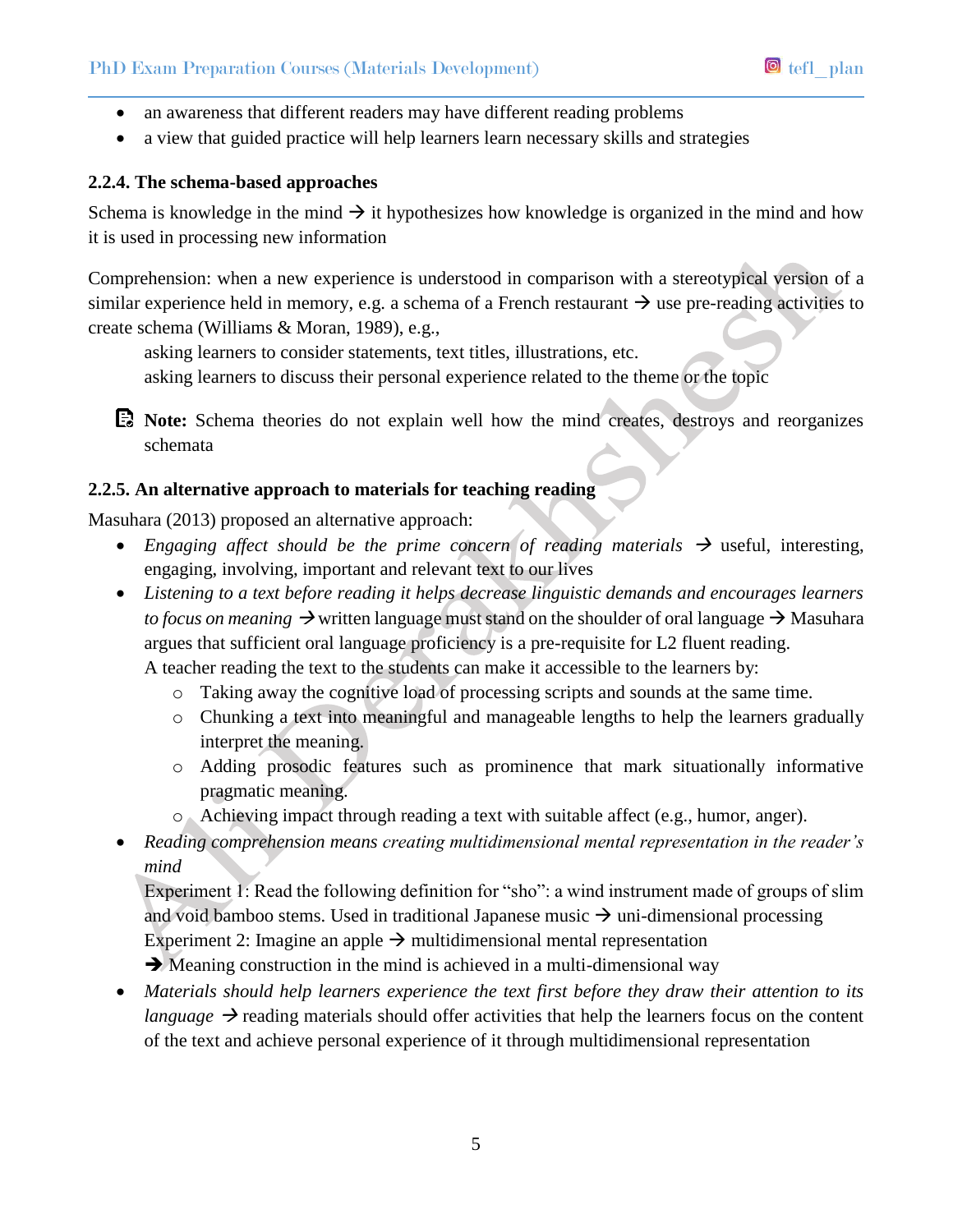#### **2.3. Conclusion**

Learners do have language problems, but what they lack is the fun and experience of connecting the language with multidimensional mental representation

#### **3. MATERIALS FOR DEVELOPING WRITING SKILLS**

#### **3.1. The Roles of Writing Materials**

- **Models**  $\rightarrow$  present good examples of a genre and illustrate its particular features  $\rightarrow$  samples be analyzed to find out the way about organization and language  $\rightarrow$  increase awareness  $\rightarrow$  guide learners to construct their own samples
- **Scaffolding**  $\rightarrow$  develop students' understanding of a genre/salient structures/vocabulary and their ability to construct texts of their own ; Materials offer students guided, teacher-supported practice on the features of the genre
	- **E** Note: The grammar taught in writing classes should be selected in a top-down way  $\rightarrow$ materials which develop an understanding of grammar concern how meanings can be codified in distinct and recognizable ways
- Reference materials  $\rightarrow$  concern knowledge rather than practice: this category includes grammars, reference manuals, etc.
- **Stimulus materials**  $\rightarrow$  used to involve learners in thinking by provoking ideas and developing topics in ways that allow them to articulate their thoughts  $\rightarrow$  provide content schemata

#### **3.2. Selecting Writing Materials**

Selecting relevant texts is a key consideration  $\rightarrow$  materials need to assist learners towards the ability to write in the genres that have been identified

One way is to determine the broad family of text-types that students should work with  $\rightarrow$  this enables us to establish the kinds of language and skills that students require

| <b>Text types</b>        | <b>Main feature</b>               | Sample written genre                    |
|--------------------------|-----------------------------------|-----------------------------------------|
| Exchanges                | Joint construction                | emails, internet chat, letters          |
| <b>Forms</b>             | Printed, with respondent spaces   | simple and complex formatted texts      |
| Procedures               | Steps to achieve a goal           | instructions, procedures, protocols     |
| <b>Information</b> texts | Provide news or data              | descriptions, explanations, reports     |
| Story texts              | Retell events and respond to them | recounts, narratives                    |
| Persuasive texts         | Argue for/against a thesis        | expositions, discussions, opinion texts |

#### **3.3. The Internet and Writing Materials**

Advantages of Internet for teachers:

- offers access to a massive supply of authentic materials
- provides opportunities for student written communication (with classmates and beyond)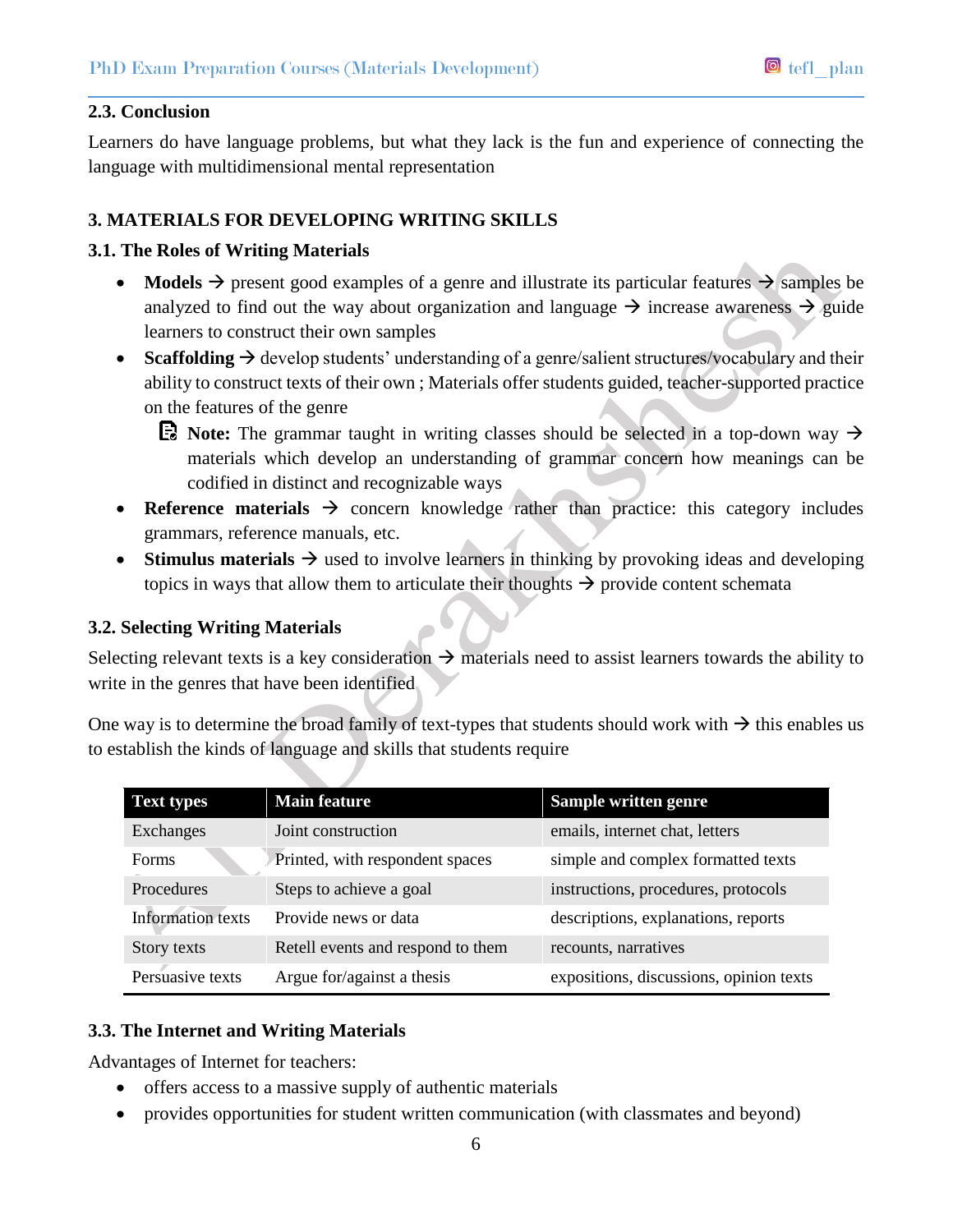- encourages collaborative research and writing projects
- is a source of a growing number of online corpora which can be used for exploring actual uses of language
	- a. corpora used to raise students' awareness of their key features through various noticing activities
	- b. corpora used as **reference tools**  corpora used as **research tools**

#### **4. DEVELOPING MATERIALS FOR SPEAKING SKILLS**

Aspects of speaking skills:

**Motor-receptive skills**  $\rightarrow$  **mastering of sounds and structures not necessarily in any particular** context

**Interaction skills**  $\rightarrow$  making decisions about what and how to say things in specific communicative situations to convey the right intentions

#### **4.1. A Proposed Framework for Developing Materials for Spoken Language**

- *Conceptualizing learner needs*
- *Translating needs to subject matters and communication situations*
- *Identifying verbal communication strategies*  $\rightarrow$  essential tools to serve the communication of meanings, e.g. dealing with interaction pressures such as stealing and sustaining turns, controlling their level of courtesy, etc.

Practical devices to facilitate oral production:

- (1) using less complex syntax,
- (2) making do with short phrases and incomplete sentences,
- (3) employing fixed conversational phrases,
- (4) adding filler words to gain time to speak and
- (5) correcting or improving what one has already said.
- *Utilizing verbal sources from real life:*
	- o Taping learners' peer group interaction in the target language and analyzing it
	- o Finding opportunities to compare naturally occurring conversations with the designer's versions which deal with the same topic
	- o Keeping a diary might also be a realistic way to collect resources for designing speaking activities with
- *Designing skill-acquiring tasks*  $\rightarrow$  tasks should help learners in three essential aspects:
	- $\circ$  **To acquire new language**  $\rightarrow$  learners should be helped to internalize new language before making it become available to discuss topics

For internalization  $\rightarrow$  language must be pushed further into an experiential process, by guiding learners towards readiness in both content and language, e.g., ranking exercises, brainstorming for key words and expressions

 $\circ$  **To learn rules of interaction**  $\rightarrow$  learners can be provided with conditions to help them become aware of fundamental skills and develop verbal strategies in the target topic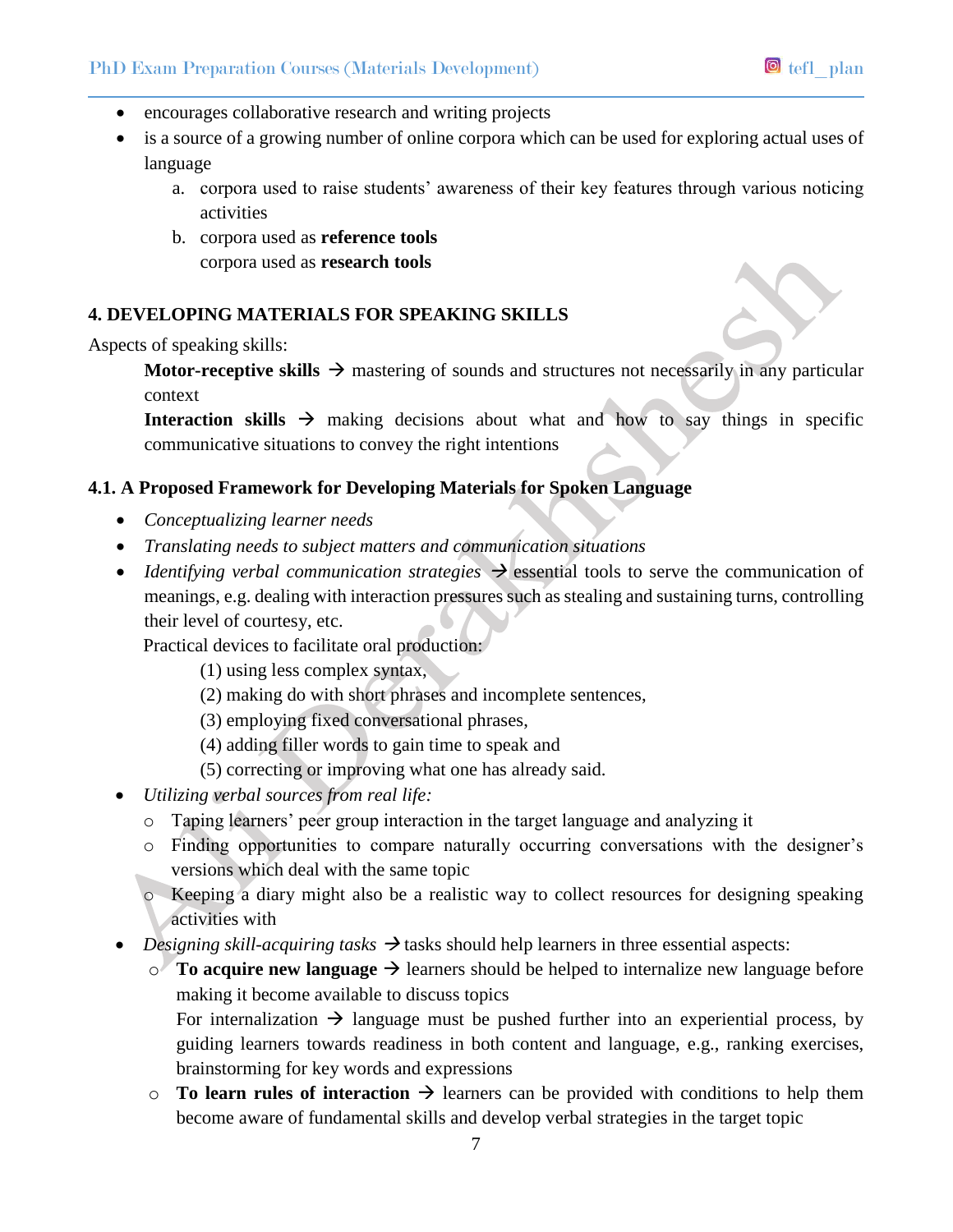$\circ$  **To experience communication of meanings**  $\rightarrow$  learners need purposes for using language, e.g. role-play

# **4.3. A Proposed Framework for Effective Speaking Materials**

- Focus on both sharing and processing information  $\rightarrow$  the former means discovering missing information from one's knowledge gap by learning about it from one or more partners ; the latter means communicating by exchanging what belongs in learners' individuality by allowing learners to use their own backgrounds and personalities
- *Respect for learner control of meanings*  $\rightarrow$  communication skills are best developed when learners learn to take control of their own performance from their own perspective rather than wait to be directed by the teacher, provide topics of their own interest
- *Potential for a range of learner choices*  $\rightarrow$  the range of decisions may involve learners choosing their role in a project that involves many partners, choosing a sub-task in an activity or choosing a topic from a set of suggested topics  $\rightarrow$  significance is to train learners in developing active participation, responsibility, autonomy, etc.
- Concern for learner affectivity  $\rightarrow$  learners tend to find it easier to articulate their ideas when they feel emotionally involved and enjoy what is going on, e.g., controversy
- *Utilization of individual knowledge*  $\rightarrow$  content of speaking tasks should not be so unfamiliar to learners that they do not fully understand and thus do not know how to discuss it
- Rehearsing features of spoken discourse  $\rightarrow$  content should encourage and enable learners to process speech by experiencing use, e.g., by making quick decisions under the pressure of time
- Moving beyond the Initiation-Respond-Feedback model  $\rightarrow$  effective materials should be designed in a way that push classroom talk beyond the feedback stage for example, by turning that feedback into a question

# **5. COURSEBOOK LISTENING ACTIVITIES**

# **5.1. What Could Textbooks Be Providing?**

Rost (1991, 2011) has used a division of listening activities into four broad types:

| <b>Name</b>                | <b>Definition</b>                                                                                                                                                               |
|----------------------------|---------------------------------------------------------------------------------------------------------------------------------------------------------------------------------|
| Attentive listening        | the learners have to give short verbal and non-verbal responses to the<br>speaker in a real-time interaction                                                                    |
| Intensive listening        | listening closely for precise sounds, words, phrases, grammatical units and<br>pragmatic units                                                                                  |
| Selective listening        | listening with a planned purpose in mind, often to gather specific<br>information to perform a task                                                                             |
| Interactive listening      | a type of conversational interaction in which the listener takes a leading<br>role in understanding, through providing feedback, asking questions and<br>supporting the speaker |
| <b>Extensive listening</b> | listening for several minutes at a time, staying in the target language                                                                                                         |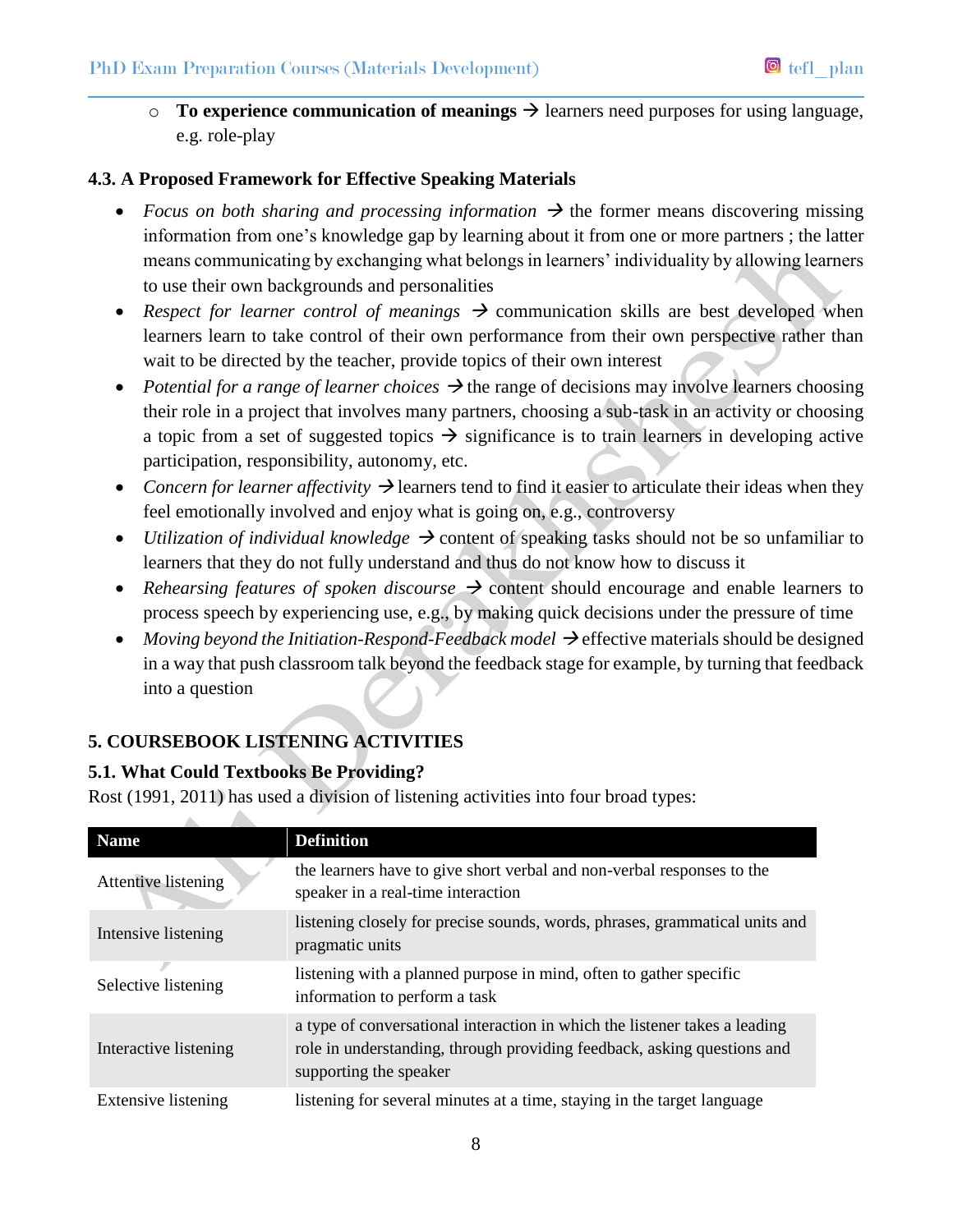| Responsive listening | a type of listening practice in which the listener's response is the goal of<br>the activity. The listener's response in this type of activity is 'affective' $-$<br>expressing an opinion or point of view – rather than 'informational' |
|----------------------|-------------------------------------------------------------------------------------------------------------------------------------------------------------------------------------------------------------------------------------------|
| Autonomous listening | The key is that the learner is in control of input selection, task completion,<br>and assessment.                                                                                                                                         |

The prototypical intensive listening activity is *pure dictation*:

- **Fast-speed dictation:** The teacher reads a passage at natural speed. The students can ask for multiple repetitions of any part of the passage, but the teacher will not slow.
- **Pause and paraphrase:** The teacher reads a passage and pauses periodically for the students to write paraphrases, not the exact words used.
- **Listening close**
- **Error identification:** The teacher provides a fully transcribed passage, but with several errors. The students listen and identify (and correct) the errors.
- **Jigsaw dictation:** Students work in pairs. Each person in the pair has part of the full dictation. The students read their parts to the other in order to complete the passage.
- **Group dictation:** Learners hear an extended passage, usually a monologue. A key element is that the learners do not take notes. Following the hearing of the passage the learners are asked to collaborate to reconstruct the passage.
- **Communicative dictation:** Focus on student-to-student exchanges. In a jigsaw listening variation, students hear different parts or versions of a text. They then pair up to share their information.
- **Listening games:** There are a variety of listening games that involve partial dictation, passing along messages verbatim, etc.

The prototypical selective listening activity is **note-taking**, which enjoys face validity and psychological validity:

| <b>Note-taking functions</b> | Note-taking methods                                     | <b>Note-taking techniques</b>                                                                    |
|------------------------------|---------------------------------------------------------|--------------------------------------------------------------------------------------------------|
| Retrieval                    | <i>Outlining:</i> showing macro-<br>micro relationships | Indentation, spacing, charting, review<br>(e.g., Cornell method)                                 |
| Storage                      | <i>Linear:</i> showing sequencing of<br>presentation    | Key words, sequencing, abbreviations<br>(key word method)                                        |
| Application                  | Matrix: showing connectivity<br>and relevance           | Graphic imagery, connectives,<br>personalization (e.g., Mind Maps scheme)                        |
| Language learning            | Task: completing explicit<br>activity                   | Group collaboration, reconstruction,<br>question answering (e.g., Contemporary<br>topics system) |

In extensive listening, it is necessary for the learner to have access to listening input that can be understood reasonably well on the first listening.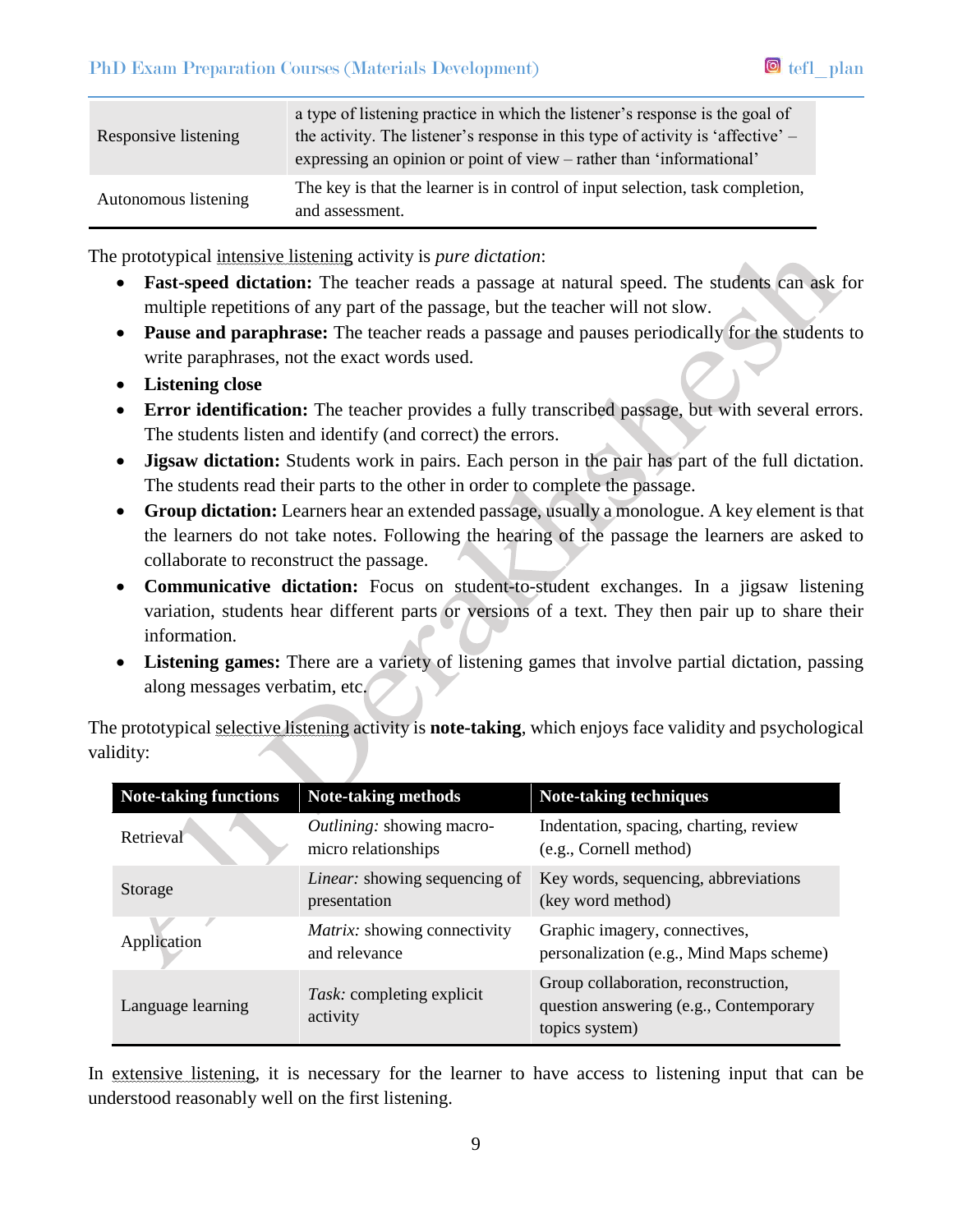An important aspect of teaching extensive listening is the need to provide comprehension strategy instruction so that learners can avoid becoming overwhelmed by the quantity of input.

| Method                                                                                                        | <b>Description</b>                                                                                                                           |
|---------------------------------------------------------------------------------------------------------------|----------------------------------------------------------------------------------------------------------------------------------------------|
| Experience–text–relationship method                                                                           | Emphasizes tying learners' own experiences<br>with text cues to arrive at meaning                                                            |
| K-W-L sequence ('What you know',<br>'What you want to know', 'What you<br>learned' from listening or reading) | Focuses listeners and readers on the process of<br>learning from text                                                                        |
| Reciprocal teaching approach                                                                                  | Prompts teacher and students to query each<br>other around the four specific strategies:<br>predicting, questioning, clarifying, summarizing |
| <b>QAR</b> method (Question–Answer<br>Relationships)                                                          | Teaches learners to look for specific links<br>concerning how the information is presented                                                   |

White (1998) categorizes listening skills into five broad areas:

| <b>Perception skills</b> | Language skills    | <b>Using knowledge</b><br>of the world | <b>Dealing with</b><br>information | Interacting with<br>a speaker |
|--------------------------|--------------------|----------------------------------------|------------------------------------|-------------------------------|
| recognizing              | identifying        | connecting groups                      | understanding gist                 | coping with                   |
| individual sounds,       | individual words   | of words to non-                       | meaning,                           | speaker variation             |
|                          | and groups and     | linguistic features                    |                                    | such as speed and             |
| discriminating           | building up        | in order to get clues                  | understanding the                  | action                        |
| between sounds,          | possible meanings  | to meaning,                            | main points,                       |                               |
|                          | for them,          |                                        |                                    | recognizing speaker           |
| identifying reduced      |                    | using knowledge of                     | understanding                      | intention                     |
| forms in fast            | identifying        | a topic to guess                       | details,                           |                               |
| speech,                  | discourse markers, | what the speaker                       |                                    | identifying speaker           |
|                          |                    | might be saying                        |                                    | mood                          |
|                          |                    | about it,                              |                                    |                               |

# **5.2. Suggestions for Additional Approaches to Developing Materials for Listening Skills**

# **5.2.1. Intake-rich activities**

Learners need to listen to 'texts' which are affectively and cognitively engaging. Some such listening activities include:

- listening to a group of teachers acting a scene from a play;
- listening to the teacher telling jokes and anecdotes;
- listening to other learners reading poems, telling jokes and anecdotes, etc.;

# **5.2.2. Ways of facilitating intake**

The issue of multidimensional representations: use sensory imaging, use inner speech to repeat some of the utterances we hear, connect what we hear to our lives, etc.  $\rightarrow$  ways of helping learners to achieve this include: